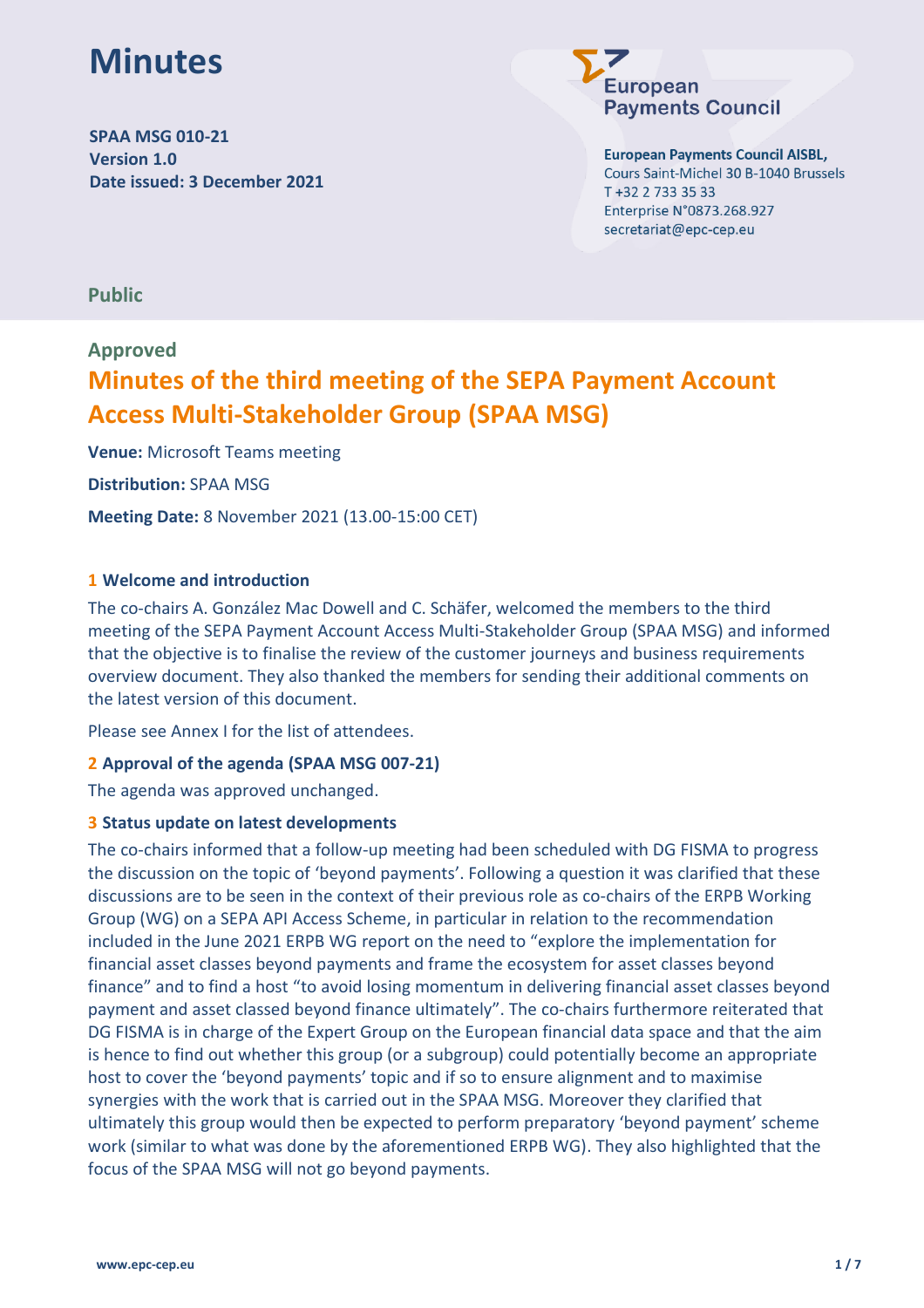

As requested, a SPAA scheme status update report for the 25 November 2021 meeting of the ERPB had been submitted to the ERPB secretariat and a copy was sent for information to the SPAA MSG.

#### **4 Clarification of the scope and key requirements of the SPAA Scheme (SPAA MSG 002-21)**

The SPAA MSG continued its review of an updated version of the customer journeys and business requirements overview document, based on the comments that were received via email from SPAA MSG members by 5 November 2021. These comments were reviewed one by one (the majority originated from the French banking community), and the document was updated 'on screen". The following main discussion topics were noted:

■ Item 1 - "Future dated payments": Some of the described functionalities are already covered by some PSD2 API standardisation initiatives. Moreover, two variants of future dated payments are to be distinguished i.e. with or without reservation of funds. The relevance of these two variants was confirmed by the merchant representatives. As an example, in case of a high value purchase that will be delivered in 30 days, the funds should ideally not be blocked as it is possible that at the time of purchase the necessary funds are not yet available but as a salary payment is foreseen the funds will be available at a later date (before delivery). On the other hand, a reservation of funds could apply to the use of a minibar in a hotel room. In case of reservation of funds, a SCA will need to be performed by the PSU (as the PSU needs to be aware that a reservation of funds has taken place). In case of no reservation of funds, the asset broker can check the availability of funds right before the payment execution and trigger a payment with a payment execution guarantee. It is however to be taken into account that not all asset holders are in a position to provide a payment guarantee and that there is a need for a clear description of the mechanism in order to be able to clearly distinguish between payment guarantee and funds reservation. Also, a maximum execution date will need to be specified for future dated payments with event dependent execution dates. H. Robache moreover commented that in case of a payment with an unknown final amount, a maximum amount will need to be agreed by the PSU and that it should be specified when and

how the final amount will be known by the Payer's PSP in order to execute the credit transfer (and also regarding what needs to be done in case the amount is higher than what was approved by the PSU e.g. new SCA required).

- Item 2 "Payments to multiple counterparties": It was agreed to remove the scenario related to the so-called 'chained payments' and that there is a need to further clarify and define the concept of parallel versus 'bulk' payments (related to several payments made to multiple counterparties via one single transaction).
- Item 3 "Recurring payments": The topic of recurring payments with a same amount is already covered by some PSD2 API standardisation initiatives (it is covered under PSD2 but only if this service if offered by the asset holder via an online channel). With regard to recurring payments with a variable amount there is a need to further specify the conditions in relation to the final amount (e.g. extra SCA required in case it is above a maximum amount?).
- Item 4 "PFM automated transfers": To be further assessed in case two PSPs are involved, whether the funds can be directly transferred from a payment account to a savings account (or whether the funds first need to be transferred to a payments account). It will also need to be evaluated whether the automatization could be done by the asset holder as well as by the asset broker. In this context it was noted that in some communities it is not possible to transfer money from a payment account to a savings account between two different PSPs.
- Item 5a "Pay-by-link": The SPAA MSG is still to confirm whether this specific customer journey is in scope of the future SPAA scheme. Some members were of the view that this is not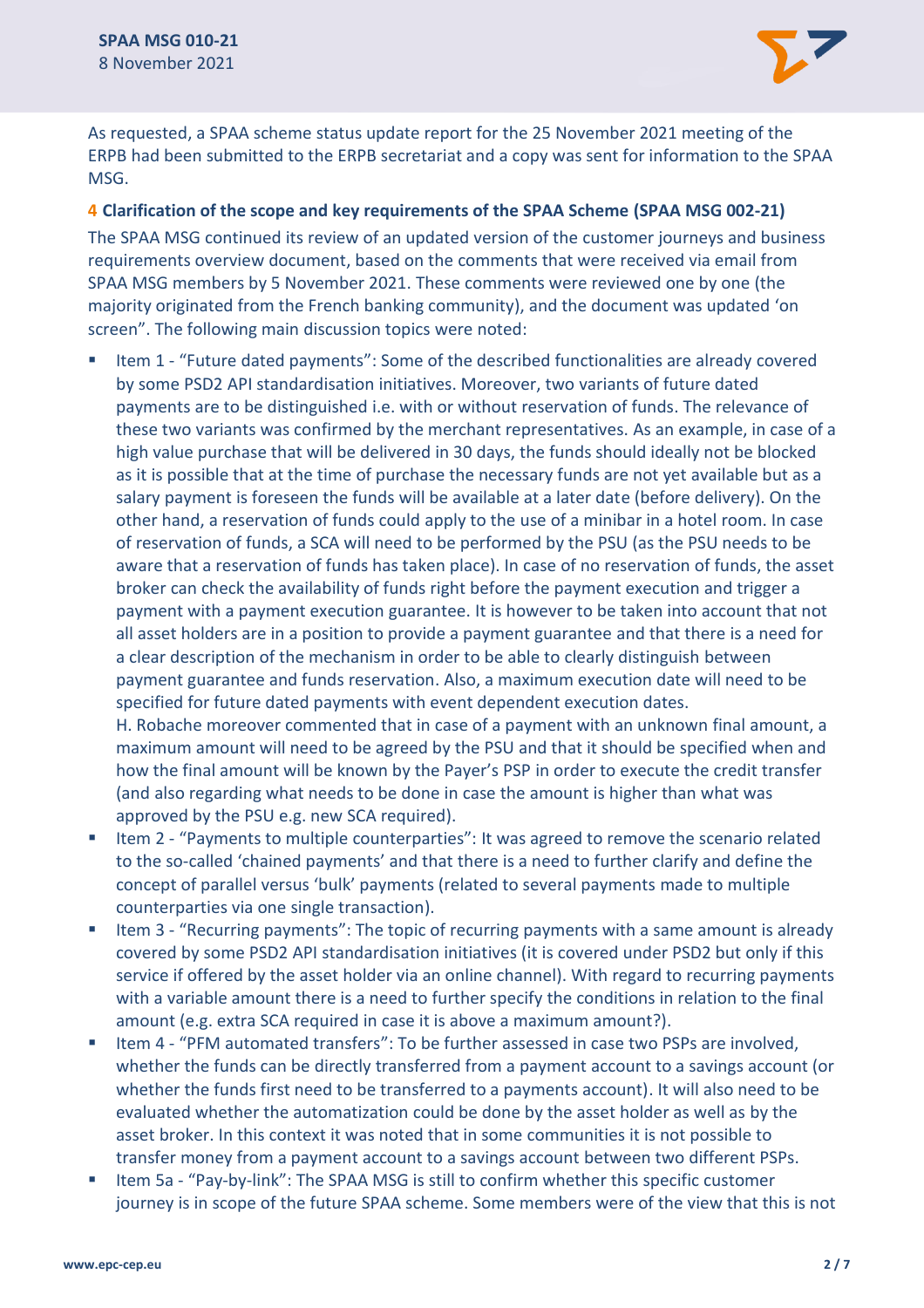

a customer journey for which an API would need to be developed whereas others noted that that it is a very relevant topic and that the key is to find a way to do it in a way that is perceived as secure by the scheme participants.

- Item 5b "RTP": More time is needed to decide on how to align with other RTP alternatives without creating 'redundancies' or unintended dependencies (vis-à-vis another EPC scheme). In this context, the general EPC principle to be taken into account is that EPC schemes are never cross-mandated and never cover the same topic twice.
- Item 6 "Premium AIS": This is related to AIS information other than required by PSD2 and PSU data such as name or address. The reference to age was for the time being removed as seen by some members as too sensitive and not payment related and also in view of the ongoing discussion on e-identity. Other members were however of the view that age is payment account related information. The topic will be revisited once there is further clarity with regard to the legal framework on e-identity. M. Van Berkel will reach out to her community and report back to the SPAA MSG.
- Item 7 "Refunds": This customer journey is to be further clarified.
- Item 8 (a1) "Delegated SCA": It was commented that a delegated SCA needs a 'trust space' where the identity of the payer is unambiguous, the scope of the SCA (e.g. a payment of X amount to a given merchant) is specified and the proof of the SCA can be checked. Moreover, a bilateral agreement between the asset holder and asset broker should be required.
- Item 8 (a2) "Embedded SCA": It is to be confirmed that the embedded authentication factor must not be a knowledge (nor an inherence) factor since the communication of this kind of factor to another party implies the loss of trust of this factor. It could potentially be a possession factor (OTP, signature…) but further investigation is needed.
- Item 8 (a3) "Embedded SCA with signed payment request": To be confirmed whether the signature of the payment is the embedded authentication factor. Further assessment is however needed.
- Item 8 (a6 & a7) "Redirection (app2app vs web2web): It was noted that these customer journeys are already covered by some PSD2 API standardisation initiatives. The difference between app2app and web2web needs to be further clarified.
- Item 8b "SCA mechanisms": As this topic is quite generic it was labelled as a 'design principle'.
- Item 8c "SCA exemptions": In case an asset broker requests an SCA exemption it implies a liability shift to the asset broker (by the asset holder). R. Ohlhausen reiterated that the idea would be to maximise SCA exemptions (similar to what is done in the cards world).
- Item 8d "Potential for ABs to ask for an exceptional application of SCA.": This topic is already covered by some PSD2 API standardisation initiatives.
- Item 9a "Payer enrolment" vs 9b "Payer identification": It was clarified that 9a is about the confirmation of identity whereas 9b is related to the provision of the information and optionally about verifying the identity via an SCA.
- Item 10 "IBAN validation": This type of service is already operational in some countries (e.g. in France, SEPAmail-DIAMOND).
- Item 11 "Standardisation of QR codes" and Item 12 "Proxies at a European level for bank identifiers": As these topics are already being addressed in other EPC groups it was agreed and confirmed that these should be managed as 'dependencies' (see above general EPC principle).
- Item 13 "List of ASPSPs for consumer selection": Two scenarios can be envisaged i.e. either a list of ASPSPs is provided (e.g. published by scheme manager (no API required) or a list of IBANs is provided by an asset holder to an asset broker (via an API) upon their request.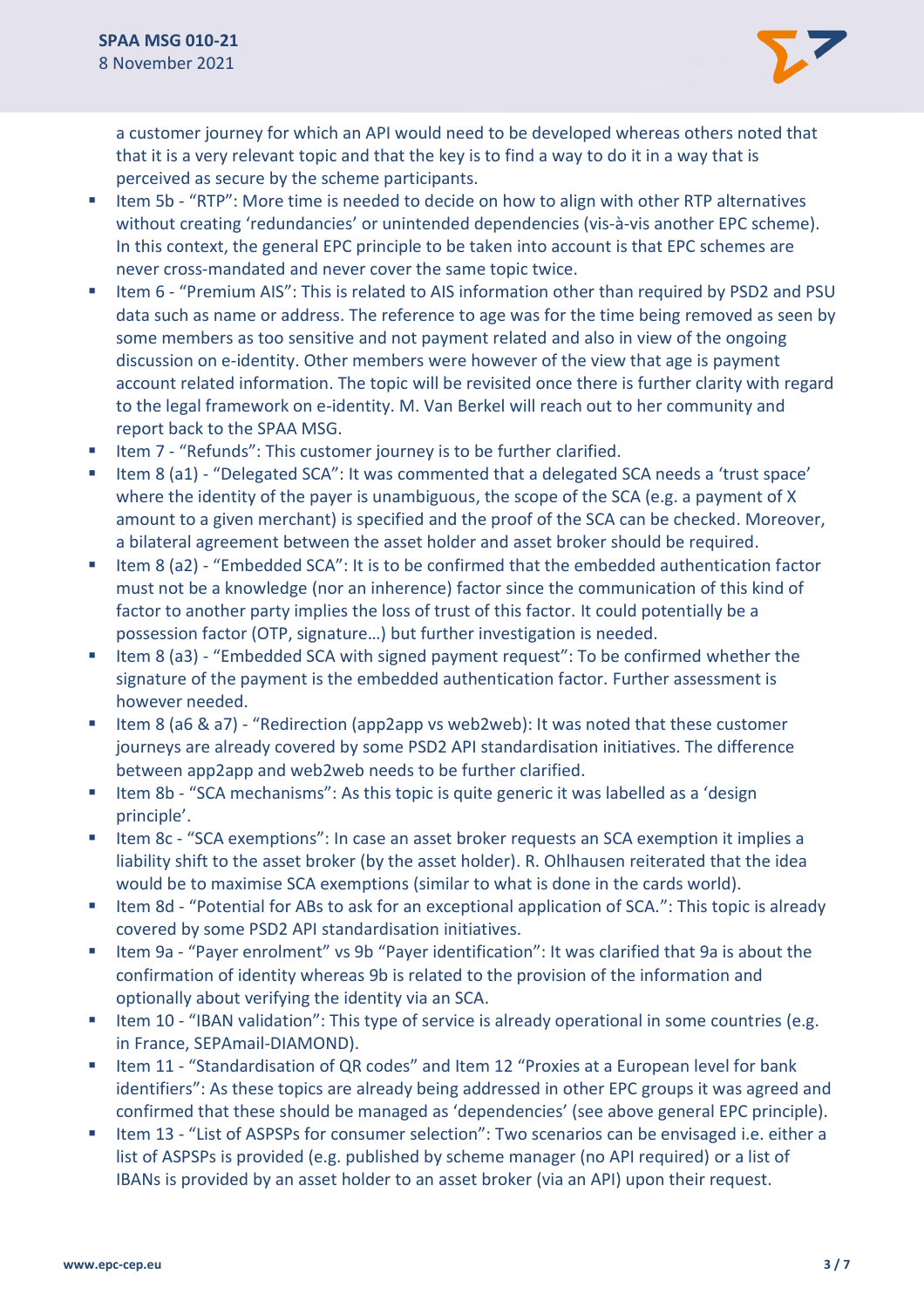

- Item 14 "Authorisation rights and mechanisms": The processing of the workflow of corporate signers by an asset broker will need to be further clarified.
- Item 15 "Instant payment release notification and confirmation": It is to be clarified who will be in charge of sending the notification (Payer's PSP or Payee's PSP?).
- Item 16 "Delays and liability shift rules": This topic needs to be further clarified in a next phase.
- Item 17 "General requirement": Related to the fact that conceptually, the integration of PSD2 vs 'premium' related data would need to be seamless. The topic's title needs to be specified as it is currently too vague. Moreover, this should be labelled as a design principle.

After having finalised the review of the customer journeys and business requirements overview document, the co-chairs asked the members whether they felt comfortable with the fact that the preparatory 'phase 0' task (as requested by the Board) had been completed successfully. As no objections were received, a finalised ('phase 0') version of the overview document, based on the outcome of today's meeting will be created as input for the 24 November 2021 meeting of the Board. The co-chairs commented that further work will be required in relation to the pending topics covered in the column "API question/response – Initial considerations at this stage".

Following a question, E. Goosse clarified that the Board at its 24 November 2021 meeting will be asked to accept the invitation of the ERPB to assume the role of SPAA scheme manager and in order to help the Board in making this decision the Board had indeed asked the SPAA MSG to clarify the scope of the SPAA scheme (taking into account that the scheme scope's "ceiling" would be payment accounts and its "floor" PSD2). He continued by saying that the customer journeys and business requirements will be listed in the Board decision document and that the overview document itself will be added as an annex. H. Robache however commented that he was not yet completely comfortable with some of the topics included in the overview document which the French Banking community considers as out of scope.

#### **5 Next meetings (SPAA MSG 001-21)**

The next (virtual) SPAA MSG meeting is scheduled on 19 November 2021 (09-15 CET).

#### **6 AOB**

No other topics were discussed.

#### **7 Closure of meeting**

The co-chairs closed the meeting at around 15.10 CET and thanked the members for the constructive input.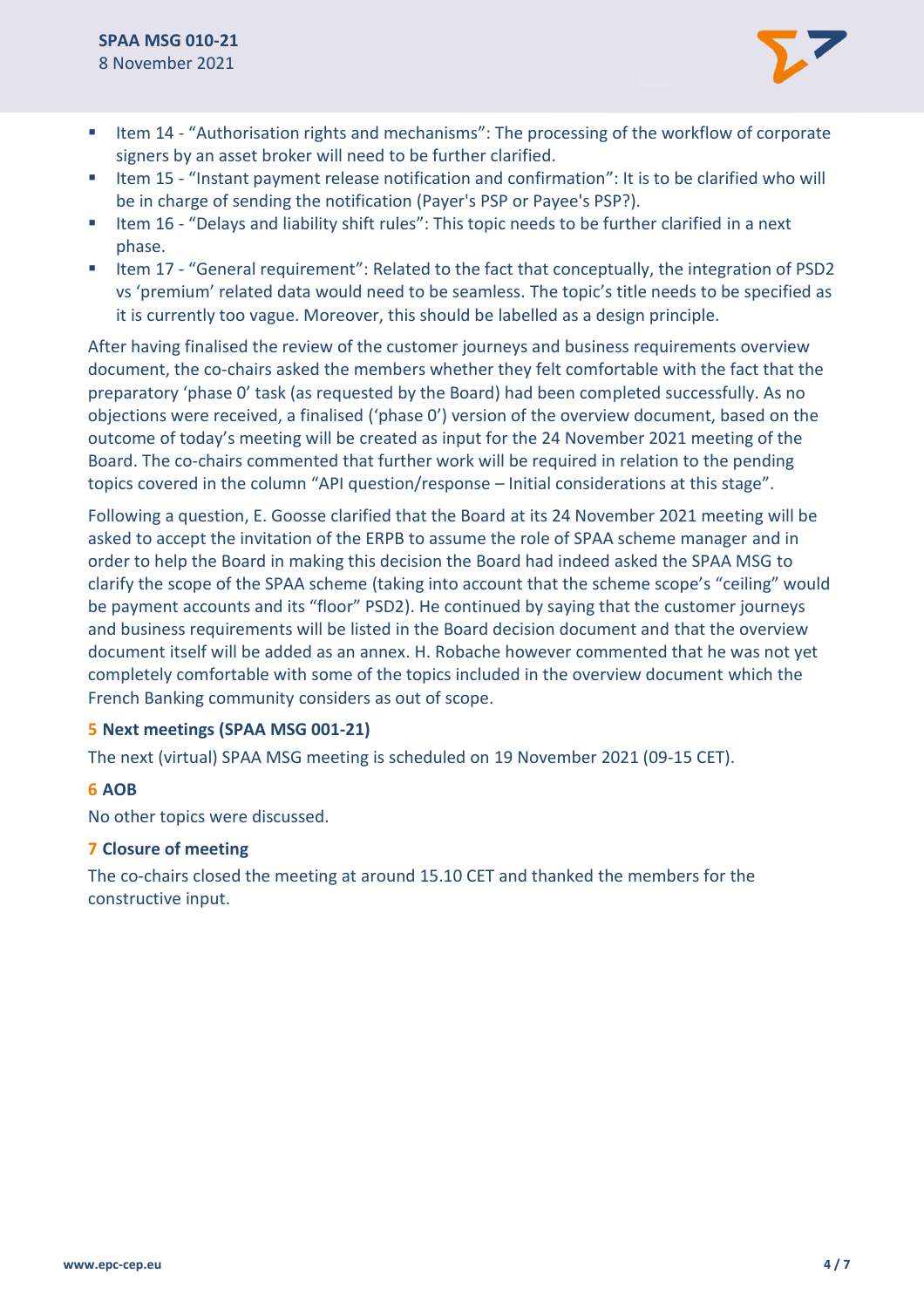

### **Annex I: List of attendees**

| <b>Country</b> | <b>Name</b>                          | <b>Institution</b>                                              | <b>Attendance</b> |
|----------------|--------------------------------------|-----------------------------------------------------------------|-------------------|
|                | <b>Co-Chairs</b>                     |                                                                 |                   |
| <b>EU</b>      | Arturo González Mac<br><b>Dowell</b> | <b>Tink</b>                                                     | Yes               |
| <b>DE</b>      | <b>Christian Schaefer</b>            | Deutsche Bank (supported by the three ECSAs)                    | Yes               |
|                | <b>Members</b>                       |                                                                 |                   |
| <b>AT</b>      | <b>Hendrik Muus</b>                  | <b>PSA</b>                                                      | Yes               |
| DE             | <b>Caroline Jenke</b>                | <b>FinTecSystems GmbH</b>                                       | Yes               |
| <b>DE</b>      | <b>Christian Wenz</b>                | <b>PPI AG</b>                                                   | Apologies         |
| <b>DE</b>      | <b>Hartwig Gerhartinger</b>          | Paysafe Group                                                   | Yes               |
| DE             | Hermann Fürstenau                    | Association of German Public Banks (VÖB)<br>(nominated by GBIC) | Yes               |
| EU             | Alessia Benevelli                    | <b>ESBG</b>                                                     | Yes               |
| <b>EU</b>      | Anni Mykkänen <sup>1</sup>           | <b>EBF</b>                                                      | Yes               |
| EU             | Jasper De Meyer                      | <b>BEUC</b>                                                     | Yes               |
| EU             | <b>Krzysztof Korus</b>               | <b>EPIF</b>                                                     | Yes               |
| <b>EU</b>      | Marieke Van Berkel                   | <b>EACB</b>                                                     | Yes               |
| <b>EU</b>      | Massimo Battistella                  | <b>EACT</b>                                                     | Yes               |
| EU             | Pascal Spittler <sup>2</sup>         | <b>EuroCommerce</b>                                             | Yes               |
| <b>EU</b>      | <b>Ralf Ohlhausen</b>                | <b>ETPPA</b>                                                    | Yes               |
| EU             | <b>Tarik Zerkti</b>                  | PRETA S.A.S.                                                    | Yes               |
| <b>EU</b>      | <b>Thaer Sabri</b>                   | <b>EMA</b>                                                      | Yes               |
| F1             | Suvi Rautakorpi                      | <b>Finance Finland</b>                                          | <b>Apologies</b>  |
| <b>FR</b>      | <b>Fanny Rodriguez</b>               | <b>Bankin' and Bridge</b>                                       |                   |
| <b>FR</b>      | Gildas Le Louarn                     | Linxo                                                           | Yes               |

<sup>1</sup> Alternate to Gijs Boudewijn

<sup>2</sup> Alternate to Michel Van Mello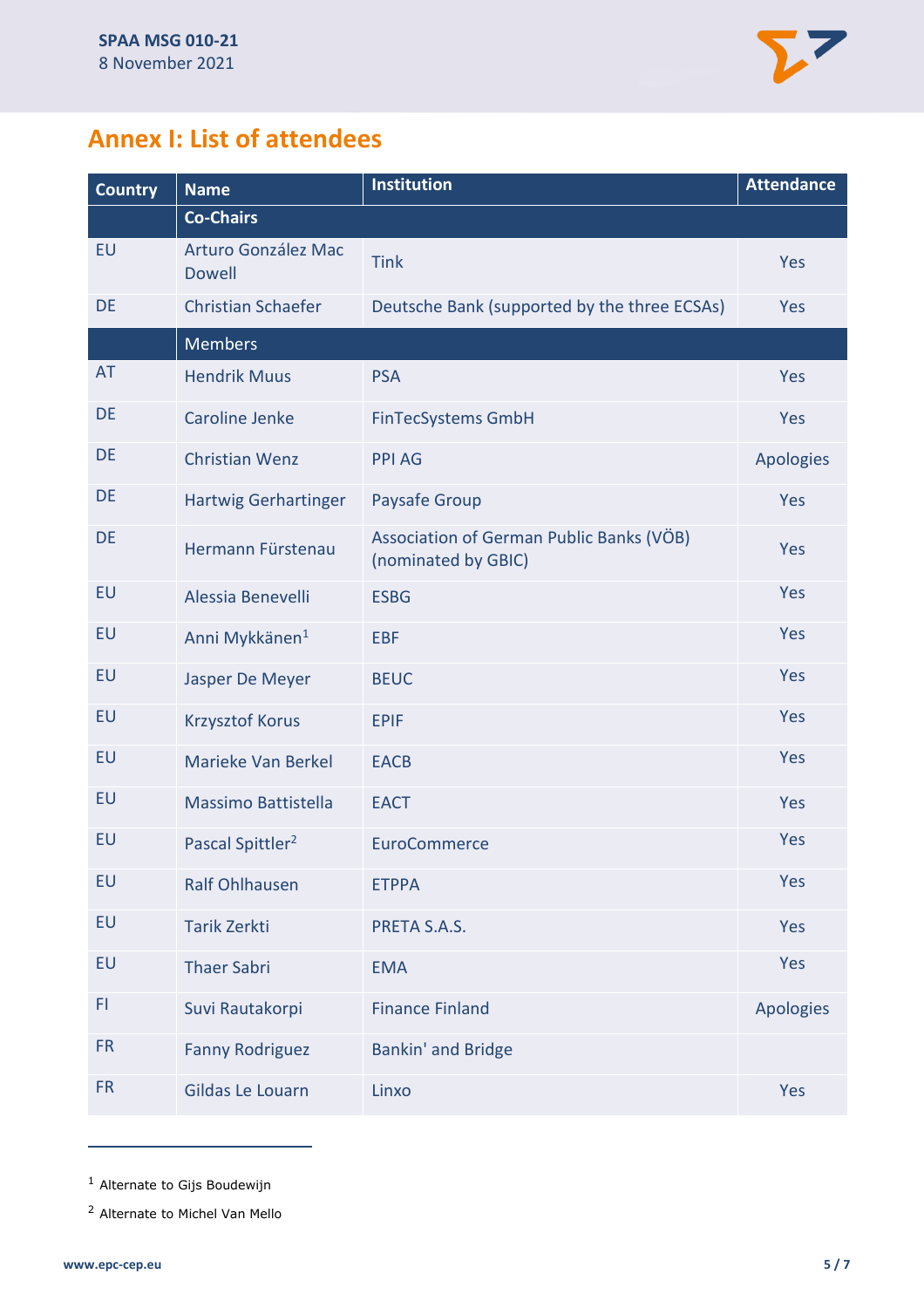

| <b>FR</b> | Géraldine Debost        | Crédit Agricole S.A. (nominated by the French<br>banking community) | Yes        |
|-----------|-------------------------|---------------------------------------------------------------------|------------|
| <b>FR</b> | Hervé Robache           | STET (nominated by the French banking<br>community)                 | <b>Yes</b> |
| IE.       | <b>Jack Wilson</b>      | <b>TrueLayer</b>                                                    | Yes        |
| IT        | <b>Alessio Castelli</b> | CBI S.c.p.a.                                                        | Yes        |
| IT        | Andrea Cogerino         | Intesa Sanpaolo (nominated by ABI)                                  | Yes        |
| <b>NL</b> | <b>Daniel Morgan</b>    | Plaid                                                               | Yes        |
| <b>NL</b> | Rob van Bergen          | ING (nominated by the Dutch Payments<br>Association)                | <b>Yes</b> |
| PT.       | João Sarilho            | SIBS (nominated by Association of Portuguese<br>Banks)              | Yes        |
| <b>SE</b> | <b>Jens Olsson</b>      | <b>Trustly</b>                                                      | <b>Yes</b> |
|           | <b>Observers</b>        |                                                                     |            |
| EU        | Julia Weits             | <b>European Commission</b>                                          | Yes        |
| EU        | <b>Kerstin Junius</b>   | <b>European Central Bank</b>                                        | Yes        |
|           | <b>EPC Secretariat</b>  |                                                                     |            |
|           | Christophe Godefroi     |                                                                     | Yes        |
|           | <b>Etienne Goosse</b>   |                                                                     | Yes        |
|           | Silvia Di Lillo         |                                                                     | Yes        |